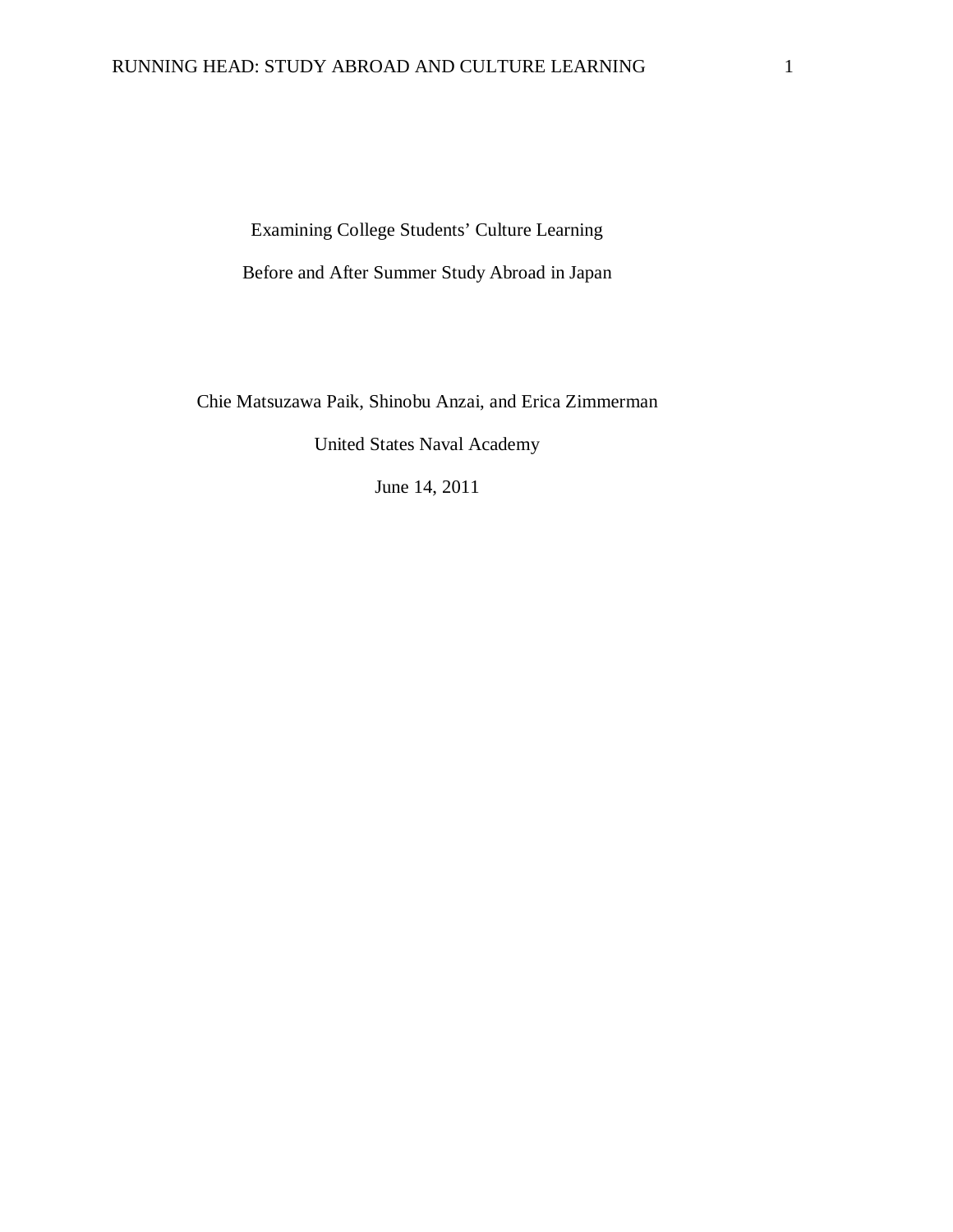## Abstract

With study abroad becoming an integral part of the American higher-education curriculum, home-institution instructors face the challenge of understanding the type and content of learning taking place abroad. We report on a study conducted at a service academy on the U.S. East Coast to examine American college students' cultural learning in the course of a summer study abroad program in Japan. Seven engineering majors completed pre- and post-study abroad seminars, and completed a culture survey before and after their trip to Japan in 2008. Content analysis of the students' responses to open-ended questions revealed gains in students' cultural knowledge on various aspects of the Japanese culture, leading to changes in their perceptions of Japan and Japanese people. The study adopted the cultural framework set forth by the American Council of Teachers of Foreign Languages. (Contains 2 figures)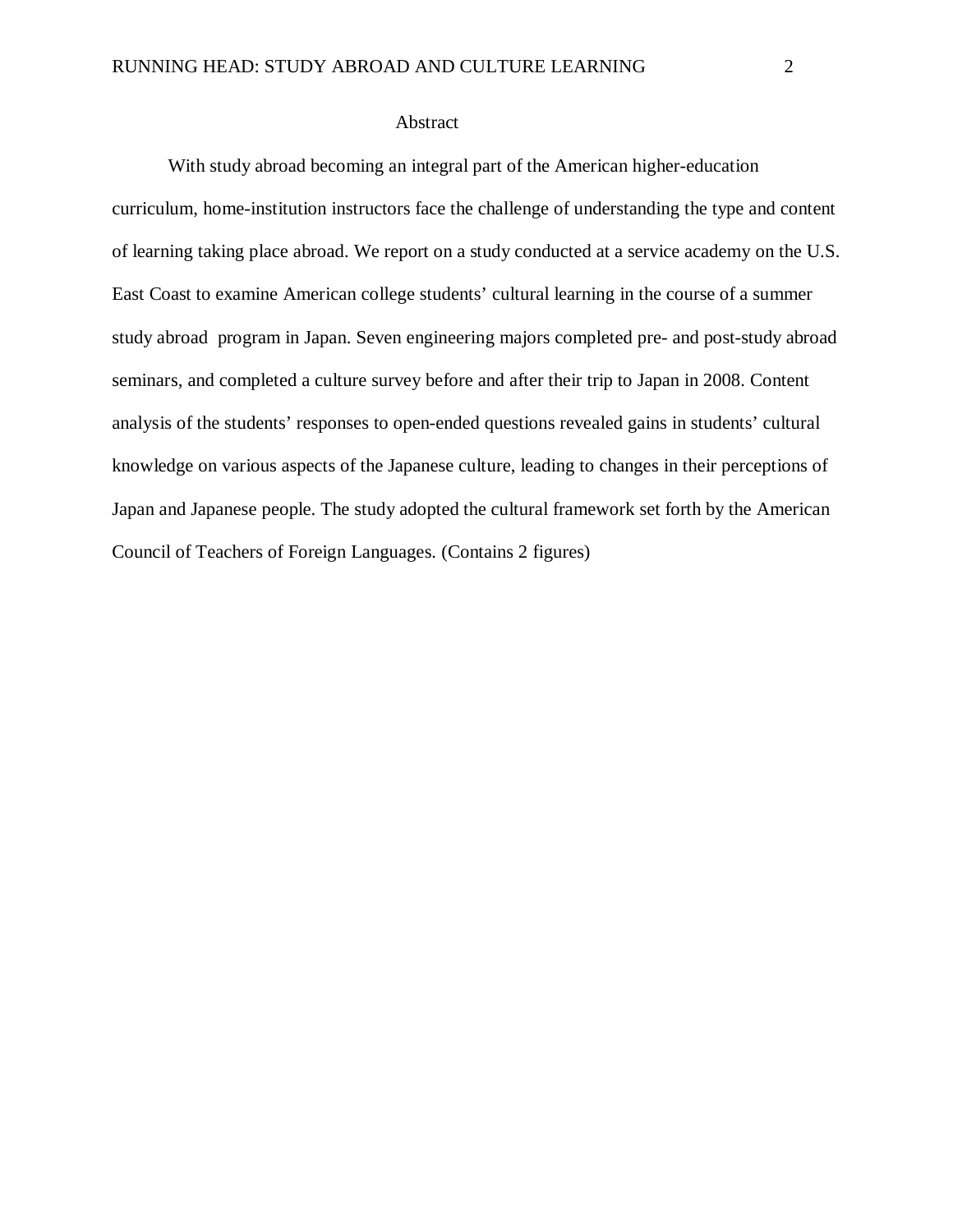# Examining College Students' Culture Learning

## Before and After Summer Study Abroad in Japan

## Introduction

One purported outcome of study abroad is improved cultural understanding. Study abroad broaden students' intellectual horizons, deepens their understanding of another country's cultural and social issues, and yields first-hand knowledge of another people's approaches to the tasks and challenges of everyday life. All these help students develop more informed perspectives about the society and people of another country. However, recent discussions on culture learning related to study abroad indicate that time spent in a host country does not necessarily augment cultural understanding and that study abroad does not yield culture learning without active intervention by home-institution instructors in the course of the program, before, during, and after travel (Vande Berg, 2007; Kinginger and Belz, 2008). This paper describes a study conducted to examine cultural learning of seven students majoring in engineering following a summer study abroad program in Japan, 2008. Four Japanese language instructors of the Languages and Cultures Department organized the summer study abroad program in coordination with the Aerospace Engineering Department. The same four Japanese instructors determined the program content, provided pre- and post-trip seminars, and conducted program outcome assessment. One of the four accompanied the group, providing language and culture expertise during the trip. The present study is part of the outcome assessment of this particular summer study abroad, examining culture learning in particular. The paper first describes the goals of culture learning in the context of study abroad. The paper also describes how the students were prepared and guided before and after the trip. The paper then explains how students' culture learning was documented and analyzed, presenting the findings quantitatively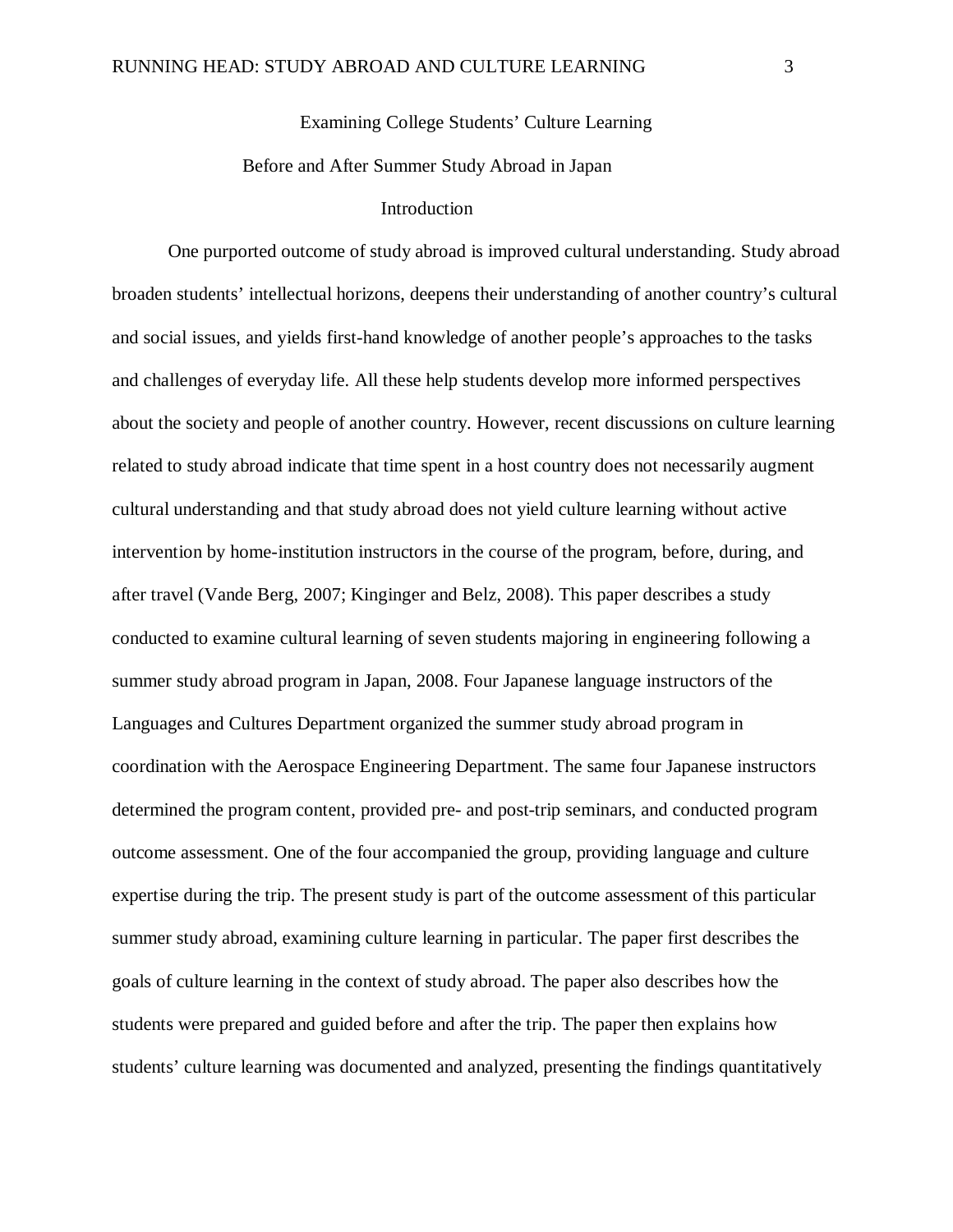and qualitatively. The paper concludes with discussions on a design of study abroad to maximize culture learning, types of culture learning relating to study abroad, and suggestions for future study.

## Goals of Study Abroad and Culture Learning

The socio-cultural theory of learning describes learning as "a process of acquiring new conceptual knowledge and/or modifying existing knowledge as a way of re-mediating one's interaction with the world and one's own psychological functioning" (Lantolf & Tome, 2006, p.5). Culture study should be concerned with enhancing students' knowledge base so as to shape or re-shape students' perception of the other culture, showing them new ways to think, to question, and possibly to change their attitudes toward another culture. American students studying Japanese culture in America are situated in their own home culture, learning about Japanese culture from a distance. Knowledge is particularly important to these students, physically disconnected from a society that would otherwise serve as a natural resource or network of cultural information.

The socio-cultural theory of learning also suggests that human action, including thinking, evaluating, and judging, is hardly autonomous; one's behavior and thought are inherently mediated by the social, historical, political, and economic networks of the society in which they take place (Lantolf, 2004; Wetsch, 2002). When American students study Japanese culture in America, they learn it as narrated for them by America's collective interpretation and perspectives of Japan and Japanese culture. Study abroad physically removes students from their home culture to the other culture where its own set of networks operates to shape its own collective interpretations and perspectives of reality. Through their personal experience and interaction with the culture, students affirm or disaffirm their inherited interpretations and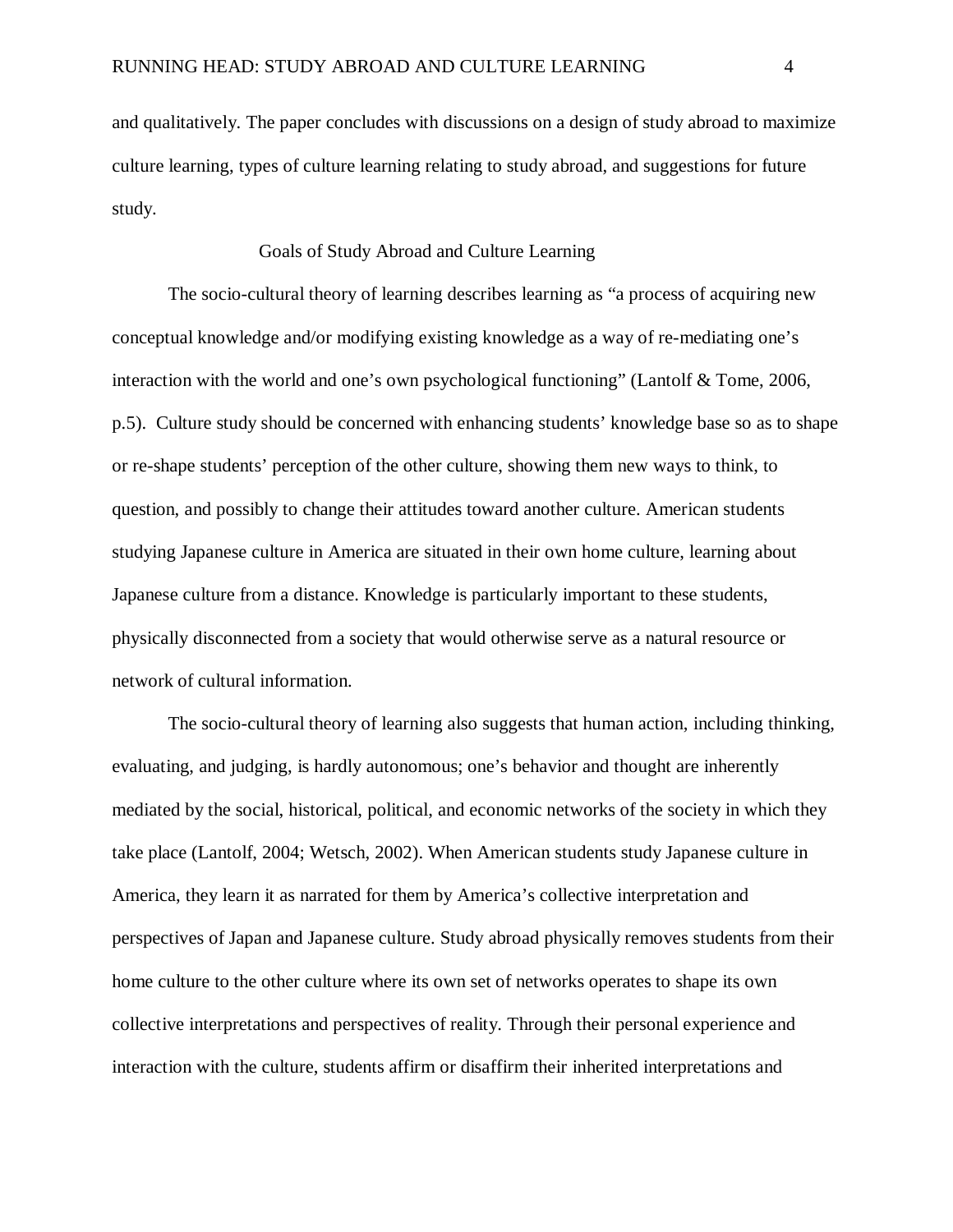perspectives of the culture, finding new meanings and negotiating between the old and new mental frameworks to come to their own understanding of culture. Study abroad thus makes culture learning authentic and personal.

We therefore envision the cultural goals of study abroad to be: 1) increasing and enhancing knowledge of Japanese culture, and (2) possibly changing preconceived perceptions of the Japanese culture through direct and personal cultural contacts.

#### Research Questions

The purpose of the study was to examine culture learning of a group of seven American undergraduate college students participating in a four-week study abroad program in Japan, summer 2008. Two research questions corresponding to the two cultural goals of the study abroad program described above were:

- 1. Did students' cultural knowledge about Japan increase following the summer study abroad program?
- 2. Did students' perceptions of Japan change following the summer study abroad program?

#### Methods

#### *Participants*

The study followed seven students majoring in Aerospace or Systems Engineering participating in a summer study abroad in 2008. There were two females and five males, all between ages 20 and 22. While all seven had studied another language (French, German and/or Spanish) in high school, two of them had never traveled outside of the country and the other five had traveled to popular vacation spots for spring break or family vacations in Europe. None of the participants had previously studied Japanese nor traveled to Japan or any other Asian country. At the time of the study, none were studying a foreign language—they were either uninterested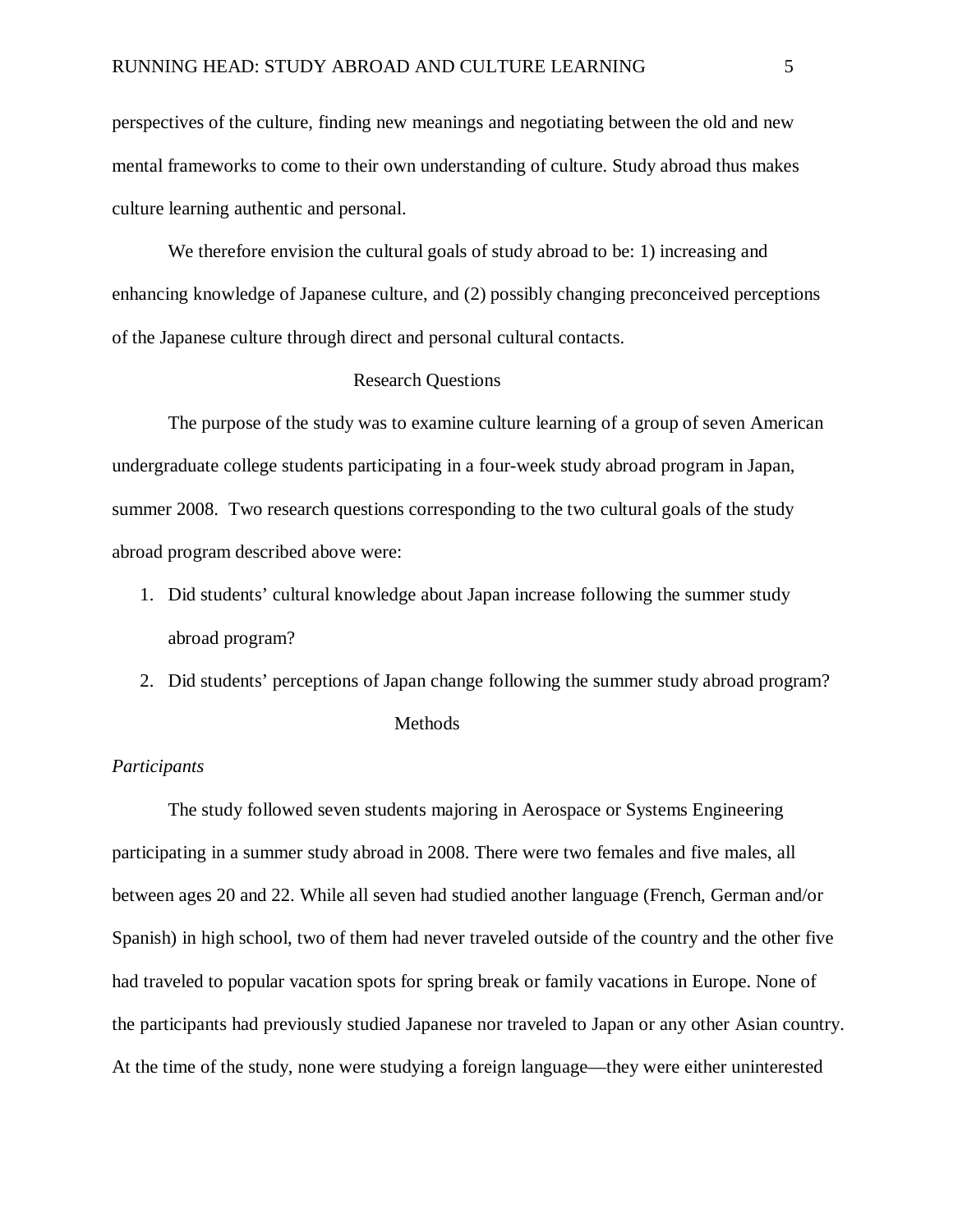in a foreign language, or unable to fit language classes into their schedules due to constraints associated with their majors.

### *Procedure*

The Languages and Cultures Department and Aerospace Engineering Department jointly proposed a faculty-led study abroad program for Aerospace and Systems Engineering majors to learn Japanese language and culture while enhancing professional development opportunities in the summer of 2008. The itinerary of the proposal included visits with Japanese aerospace centers and meetings with their respective government agencies as well as visits to places of Japanese historical and cultural interest. All participating students were required to take pre- and post-study abroad seminars. The seminar before the trip consisted of four separate 90-minute sessions which included Japanese language and culture lessons. The culture lessons included historical and cultural information about the places to be visited, rules of conduct in public places, meeting and communicating with people including some language lessons, readings and discussions on Japanese society, and ways to observe and record cultural encounters. While in Japan, the students were instructed to record and examine their personal cultural encounters. The seminar after the trip was a one-credit course (total of 16 contact hours). The post-trip seminar provided the students with opportunities to reflect upon their experiences in Japan and to share those experiences with each other. In one each of the pre- and the post-trip sessions, the students filled out a survey specifically developed for this summer study abroad program.

#### *Instrument*

The pre- and post-survey contained a total of 42 questions, of which five specifically addressed the students' cultural knowledge and perceptions of Japan. The present study focused on these five questions: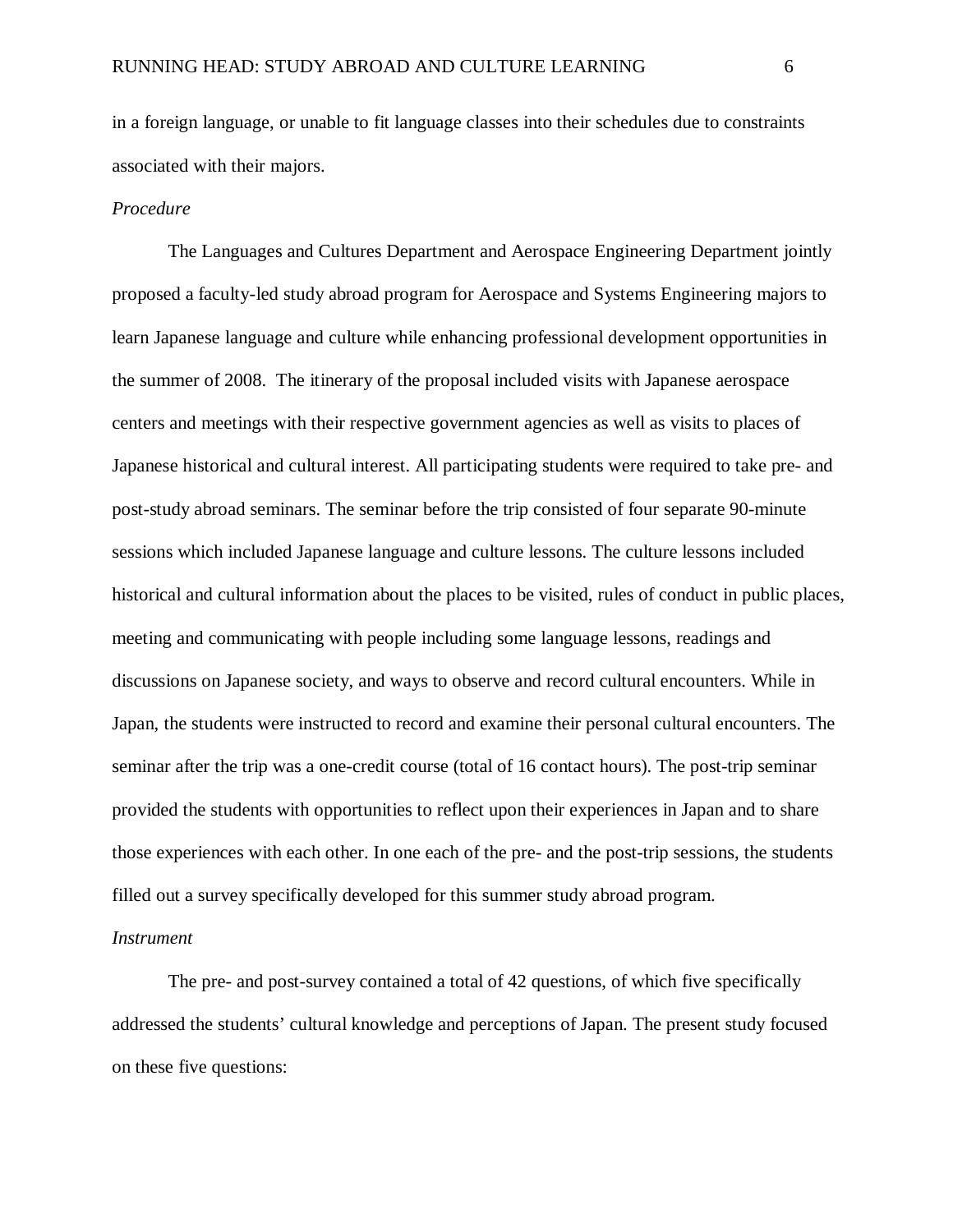- 1. What makes Japanese unique is:
- 2. Good things about the Japanese people are:
- 3. Bad things about the Japanese people are:
- 4. Good things about life in Japan are:
- 5. Bad things about life in Japan are:

Students were asked to write in their answers. The students responded to the same questions twice, once before the trip and once after the trip. The students' pre- and post-trip responses were compared for possible changes in the students' knowledge and perceptions of Japan.

The five question items in the survey intentionally avoided the use of term 'culture' since it is subject to many different interpretations. We viewed culture operating at a collective level (country) as well as at an individual level (people). The questions about the Japanese country and Japanese people were intended to capture the respondent's perceptions, not confined to definitions of culture offered by various academic disciplines. The questions also directed attention to both "good" and "bad" aspects of Japan. American students living in a multi-ethnic, multi-lingual society are taught to be "nice" and "sensitive" to others, particularly to those from different ethnic and cultural backgrounds. We purposely included "bad" aspects of Japan in questions to make students feel free to express negative opinions.

### *Data Analysis*

We adopted the principles of the content analysis method and used the ATLAS.ti qualitative-research toolkit (Muhr, 2004) to facilitate the analysis. Content analysis, while generally classified as a quantitative method, is also a qualitative method in that researchers are concerned with the text (e.g., words), their relation to their context (e.g., meanings), and identifying and considering potentially relevant concepts (Shaw, 2006). The development of a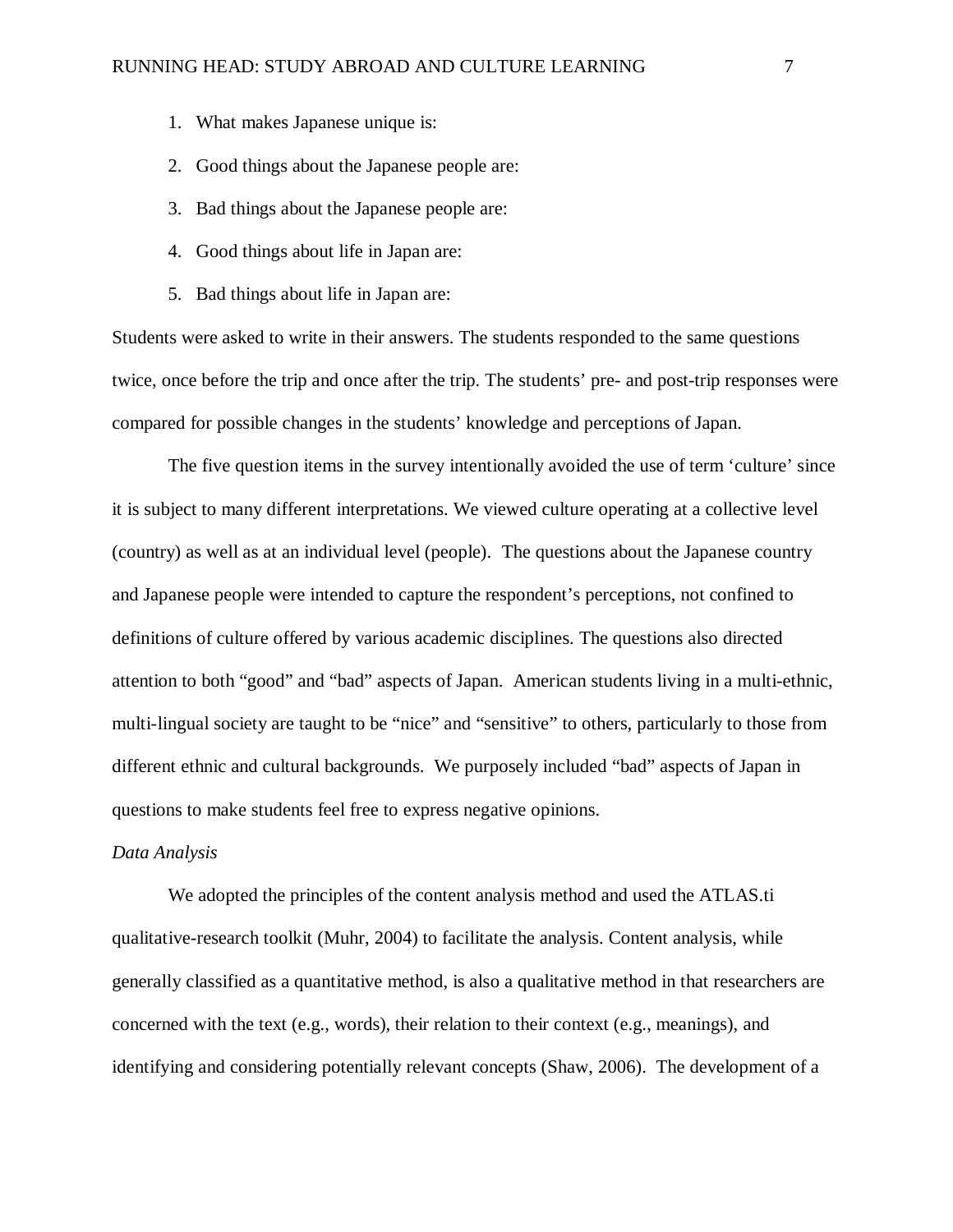coding scheme, a fundamental element of the content analysis, though theoretically informed, is always to some degree an emergent or inductive process. The use of content analysis together with a qualitative-research toolkit in the present study, therefore, did not seem inconsistent. The content analysis used in this study was modeled after Elo and Kynagas (2007) and Downe-Wamboldt (1992) and involved four stages. First, the researchers read the students' responses thoroughly and created literal codes, quoting a word, a phrase, or a sentence actually used in their responses. Second, the researchers grouped the literal codes together according to shared or similar meanings, and then created a thematic code. For example, the literal codes 'hospitable to visitors' and 'helpful to anyone' were collapsed into the same thematic code which is 'attitudes toward others.' Third, the researchers cross referenced each thematic code to the three categories of cultural knowledge outlined by the cultural framework of the American Council of Teachers of Foreign Languages (ACTFL, 1999): cultural *products*, *practices*, and *perspectives*. Cultural *products* include what is formerly known as Big *C*, that is, the art, music, literature and other contributions of a given culture to the benefit of humankind, while cultural *practices* relate to small *c*: ways of life, customs, and manners. Cultural *perspectives* are best defined as values, beliefs, or worldviews underlying both cultural products and practices.

Assigning one of the three categories of cultural knowledge to thematic code necessitated more detailed criteria. We developed a series of questions for this purpose. Examples of such are:

- 1. Is the thematic code abstract or concrete in nature?
- 2. Does it refer to behavioral or performed aspects of culture?

3. Does the comment include the student's insights into interpretation of culture? For example, the thematic code 'attitudes toward elders' represents a behavioral aspect of Japanese treatment of elders, and accordingly was assigned to the category of cultural *practices*.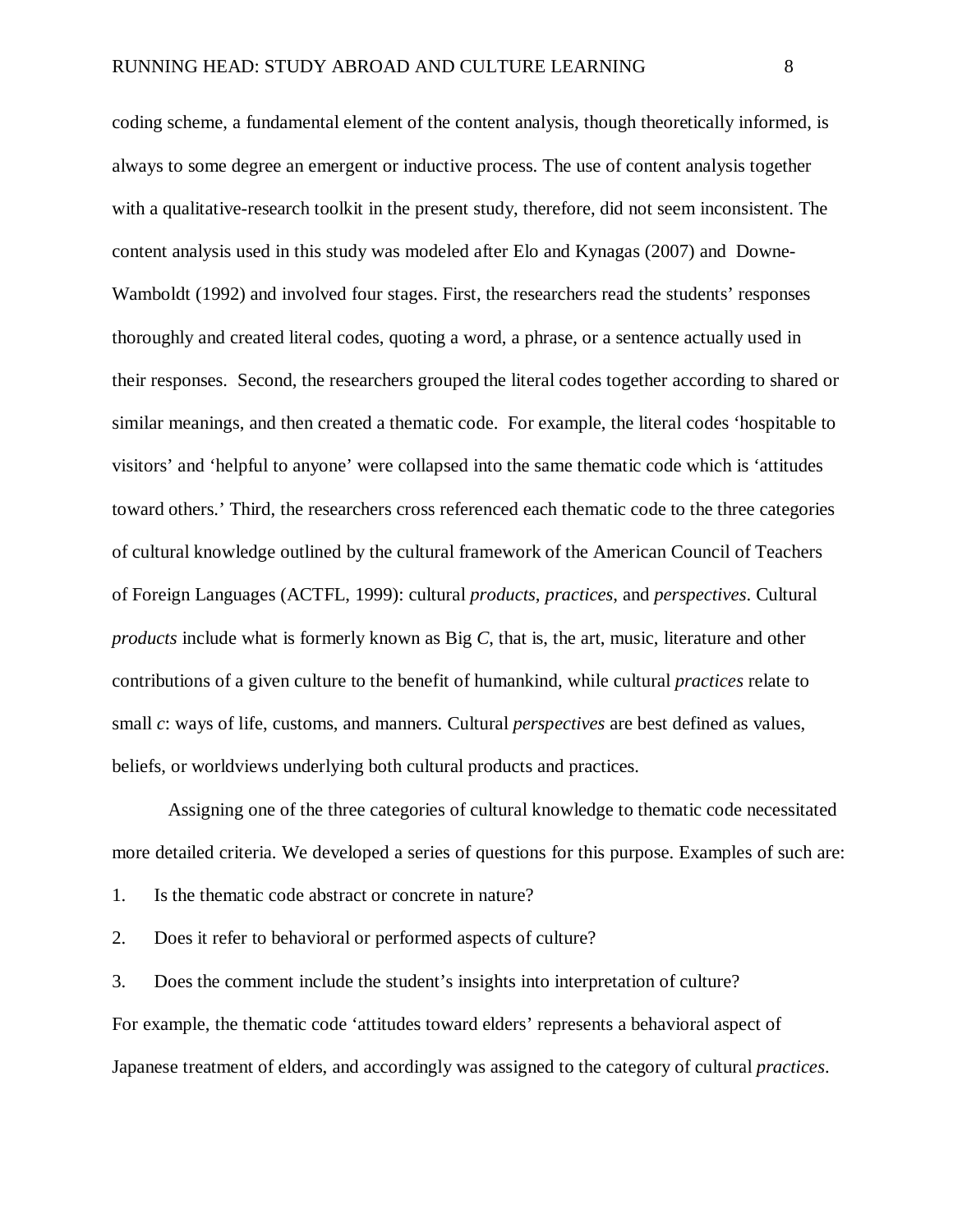In some cases, more than one category was assigned to a single thematic code. For example the thematic code 'economy' was assigned to the category of cultural *products* when the students described Japan as "a wealthy nation," while the same was assigned to the category of cultural *practices* when the students stated that "Japan embraces the global market." We counted the number of thematic codes and the frequency of quotes for each of the three categories of *products*, *practices*, and *perspectives*.

#### Findings

## *Students' Cultural Knowledge of Japan*

In order to examine changes in the students' cultural knowledge before and after the trip, we counted separately the number of thematic codes revealing their cultural knowledge in the pre- and post-surveys. We also examined the individual categories *products*, *practices*, and *perspectives* of student cultural knowledge for the pre- and post-surveys and compared the frequency of comments on each category. Larger numbers of thematic codes and quotes indicated stronger cultural knowledge associated with the respective categories.

 The pre-survey contained a total of 36 thematic codes, of which 17 (47%) referred to *products*, 19 (53%) to *practices*, and 0 (0%) to *perspectives*. The post-survey contained 57 thematic codes. Of the 57 codes, 15 (26%) referred to *products*, 40 (70%) to *practices*, and 2 (4%) to *perspectives*. This is summarized in Figure 1.

#### Insert Figure 1 about here

Cultural categories were mentioned in pre-survey responses 76 times, of which 33 (43%) referred to *products*, 43 (57%) to *practices*, and 0 (0%) to *perspectives*. Cultural categories were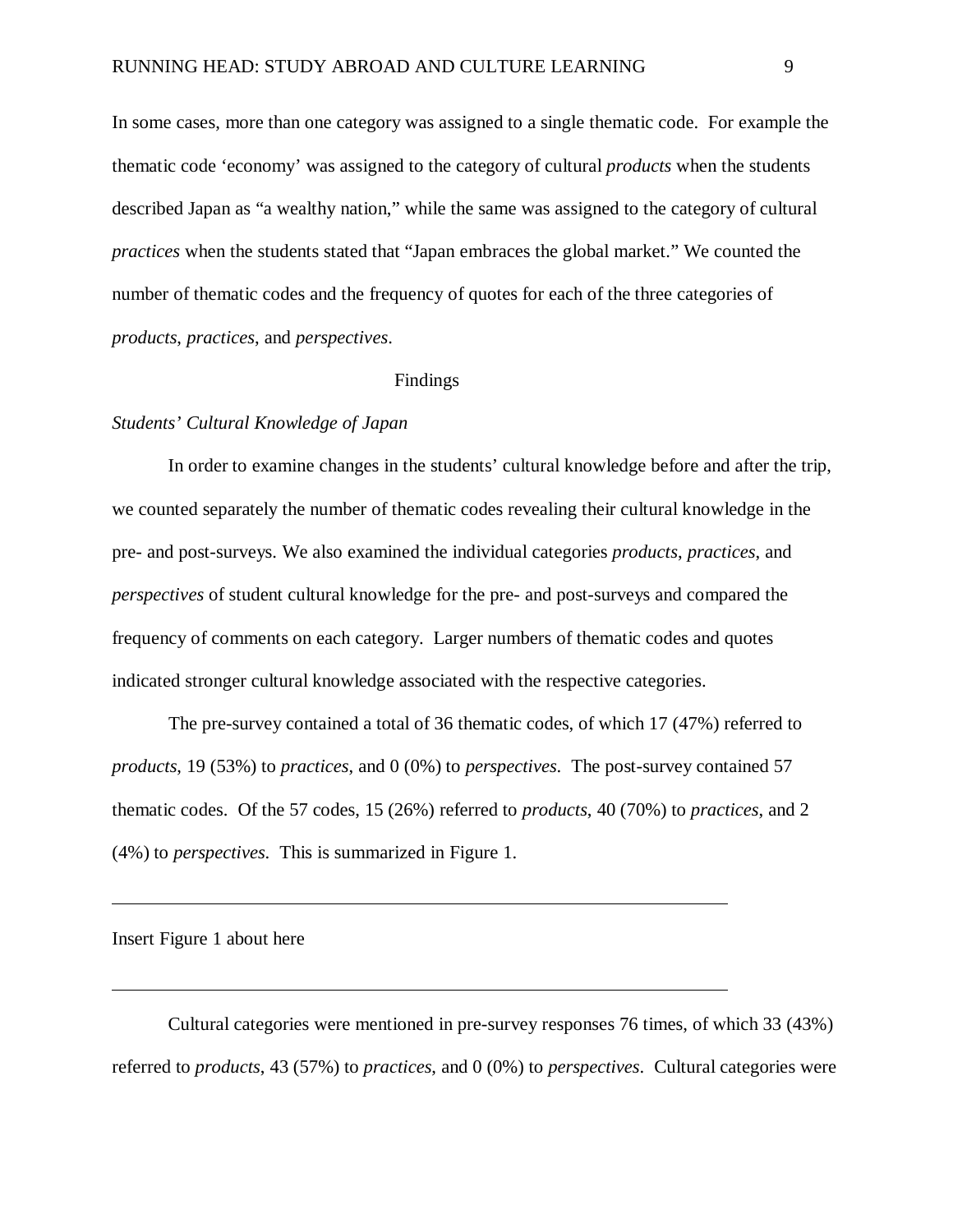mentioned in post-survey responses 95 times, of which 17 (18%) referred to *products*, 76 (80%) to *practices* and 2 (2%) to *perspectives*. This is summarized in Figure 2.

Insert Figure 2 about here

The number of thematic codes increased from 36 before the trip to 57 after the trip. The frequency of cultural categories mentioned in the survey responses increased from 76 before the trip to 95 after the trip. These increases suggest that the students recognized more cultural artifacts, behaviors, and attitudes and that they were more willing to comment on Japanese culture after the trip. Significant changes between the pre- and post-trip were observed in the *products* and *practices* category. The frequency of comments about practices increased from 43 (57%) before the trip to 76 (80%) after the trip, while comments about products decreased from 33 (43%) before the trip to 17 (18%) after the trip. There was an increase in the *perspectives* category from 0 (0%) to 2 (2%), suggesting that the students began to apply insight to interpreting the cultural phenomena observed during their trip. In summary, after the trip students increased their Japanese cultural knowledge, revealing the biggest increase in the *practice* category, and the students began to explain Japanese culture as experienced by the Japanese people.

## *Examples of Students' Cultural Knowledge Before and After the Trip*

 Before the trip, the students, citing cultural *products* that Americans would typically associate with Japan, described Japan for example, as a country "with a long and rich history," "on the cutting edge of technology," and with "great transportation systems." Japanese political and economical practices in the *practices* category were described as "a power on the Asian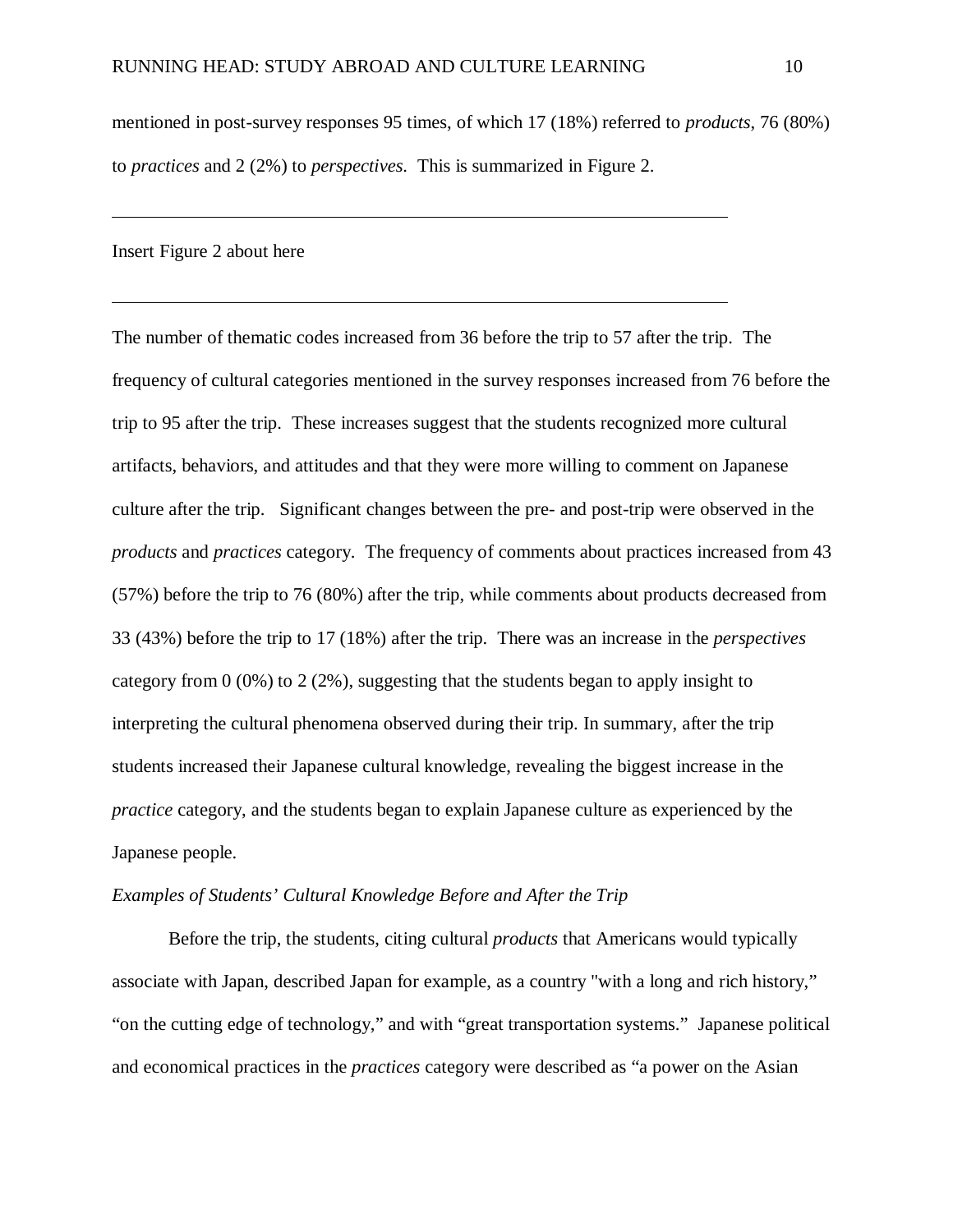continent," facing "pressure to militarize"; it "continues to have economic success and has strong political ties to the United States," however, it "is an underdog on the world scene." The Japanese way of life was described as "ceremony in everything." The students perceived the Japanese people as "polite, quiet, considerate to others," "courteous and diligent,"" hospitable to visitors, as well as hard-working." However, Japanese businessmen were "loose in alcohol and gambling." No comments referred to *perspectives*.

 After the trip, the students started describing Japanese culture with deeper and more complex statements. As for the *products* category, a thematic code not appearing in the presurvey included 'homogeneous': Japan "has a central culture" and "it [Japan] is such a small country that a lot of the culture can be very similar." Japan was also described in terms of its natural environment and physical space: Japan is "very crowded" and "the climate is partial to rain and the hotels are made for much smaller people." As for the *practices* category, Japan was described as "immobile'; "if one is in one 'class', he or she is not able to jump 'classes' in society as may be possible in the United States." Japan was also 'group-oriented' in that "people care more about the group than about their individual interests" and "they [Japanese people] see themselves as a team, not individuals."

Comments in this category also mentioned 'attitudes toward others': "Japan is unique because of the way the people treat each other with an incredible amount of respect," "the Japanese people are very polite and helpful to anyone they come across" and 'it [Japan] is a culture of acceptance." As for the *perspectives* category, efforts to interpret Japanese culture were observed in the following comments: "The isolation of the country's geography has played a role in how many things have developed such as religion and foreign policy" and "The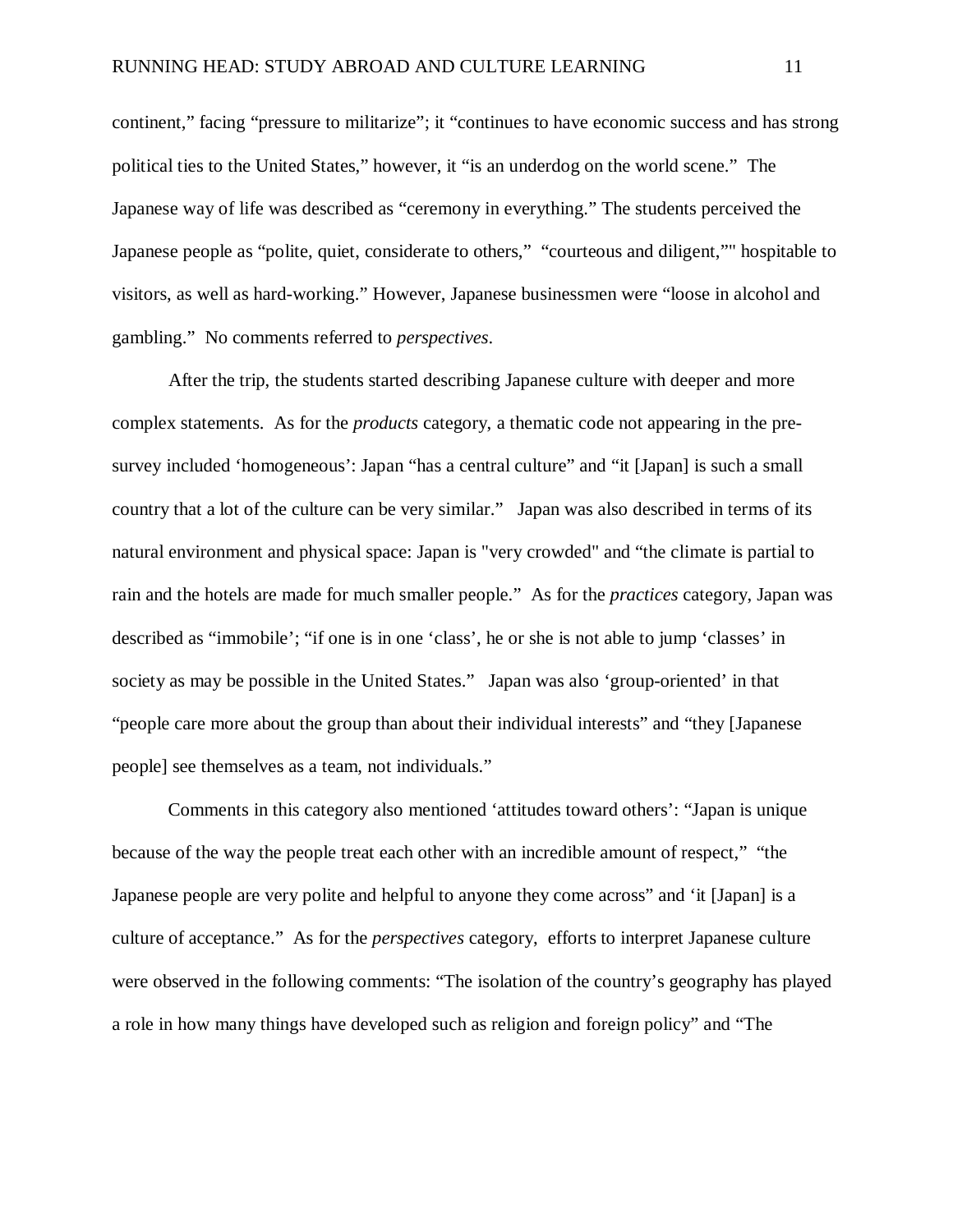Japanese people are very restricted in their demeanor and personality in the professional world, which I feel removes an element of diversity from their economy."

#### Discussion

Study abroad is an opportunity for students to live in a culture and experience first-hand the life of the people of a culture. Direct and personal contacts with the culture enhance cultural knowledge and understanding. However, careful planning and intervention on the part of homeinstitution instructors are needed to bring about the desired outcomes. This section, discusses a three-step approach to designing study abroad programs and the types of culture learning yielded by study abroad.

#### *Design of Studying Abroad*

As many researchers suggest, study abroad programs are generally uneven in the level of support for language and culture available to students, both at home in the form of pre-departure programs and courses, as well as on site (e.g., Paige, Cohen, Kappler, Chi, & Lassegard, 2002). Much of the learning that occurs abroad is unguided or unscripted. Maximizing student learning from study abroad requires careful and deliberate preparation before departure, active guidance and intervention by an informed and resourceful instructor during the trip, and time to reflect on cultural experiences after the trip. A three-stage approach to summer study abroad programs pre-trip, in-country, and post-trip—demands more direct involvement than ever from homeinstitution instructors in the design and operation of summer study abroad programs.

The program in the present study was organized, designed, and led by the homeinstitution instructors. It was organized to fulfill the students' professional goals for the aerospace engineering program while providing culture-learning opportunities. The pre-seminar on culture was prompted initially by the students' lack of exposure to the Japanese language and culture to minimize the negative effects of culture shock. However, explicit cultural goals for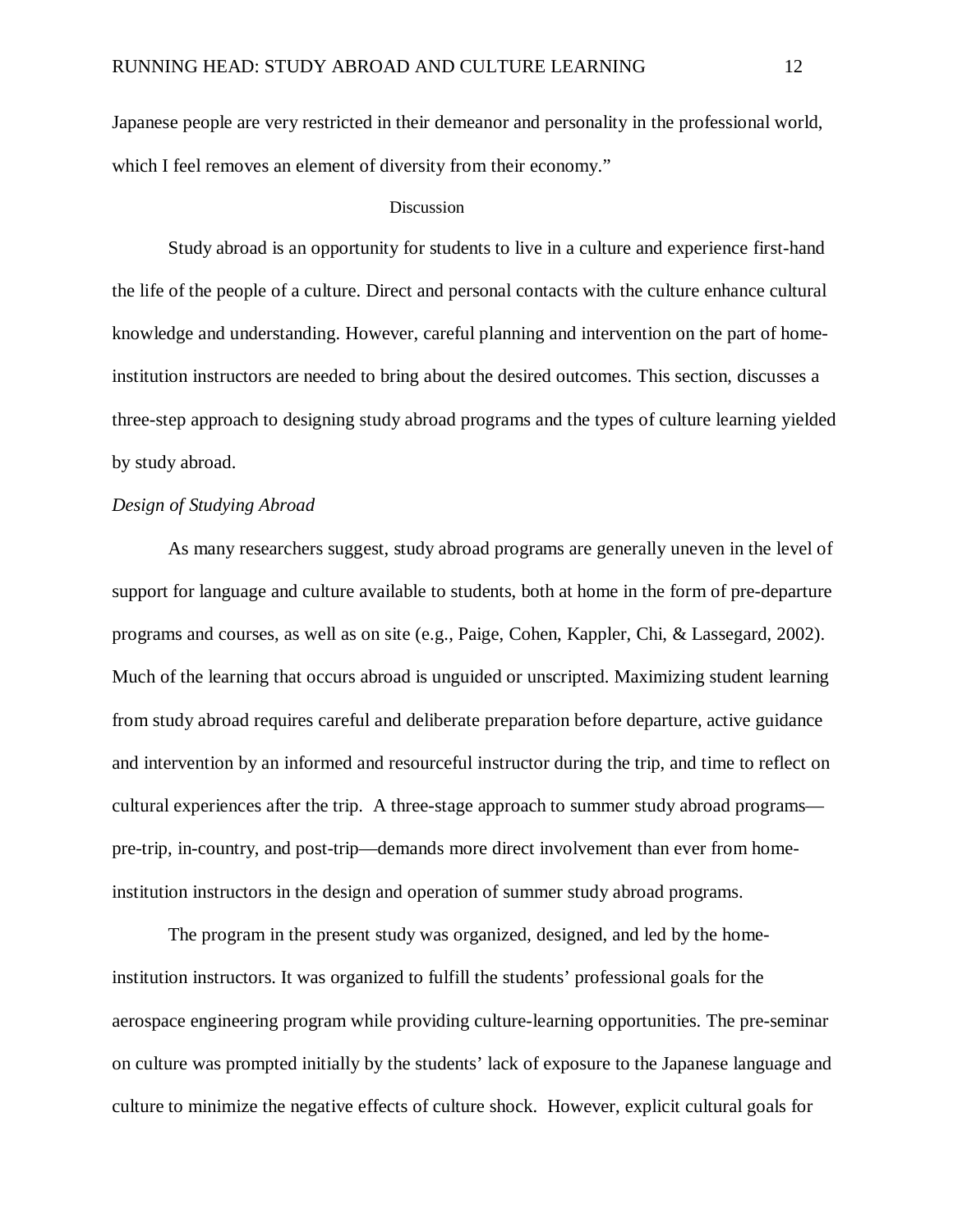study abroad for all students regardless of background are essential. Too often, culture learning associated with studying abroad lacks specific goals and objectives. Preparation for studying abroad consists of a brief on what and what not to do in a host country so as to avoid conflicts with the locals. Culture learning entails more than a list of warnings. Well designed study abroad programs include articulation of culture learning goals—types, content, and methods of culture learning.

## *Cultural Learning and Study Abroad*

The goals of culture learning for this particular program reflect the backgrounds of the four Japanese instructors who designed it. Their collective experience prior to this program indicated that students' interests in culture in the classroom were more or less limited to food, martial arts, and films. They designed this particular program with the goals of building on existing interest and knowledge, enabling examination of the Japanese culture with enhanced and renewed interest and ways to observe, document, and reflect the student's cultural encounters. The culture-learning needs were more immediate since the participants had never been to Japan and had peripheral interest in and knowledge about Japan.

Study abroad provides a stage where preconceived cultural knowledge and perceptions are tested, evaluated, and possibly transformed. The importance of contact with local people for (delete to) successful study-abroad experiences has been well documented in various studies (e.g., Carlson & Widaman, 1988; Gareis, 2000; Stier, 2003; Byram & Feng, 2006). In the present study, the students already had formed their own ideas about the Japanese culture before landing in Japan. While in Japan, they met and interacted with Japanese people in professional and private settings, observing conduct of business and behavior in such settings. During that process,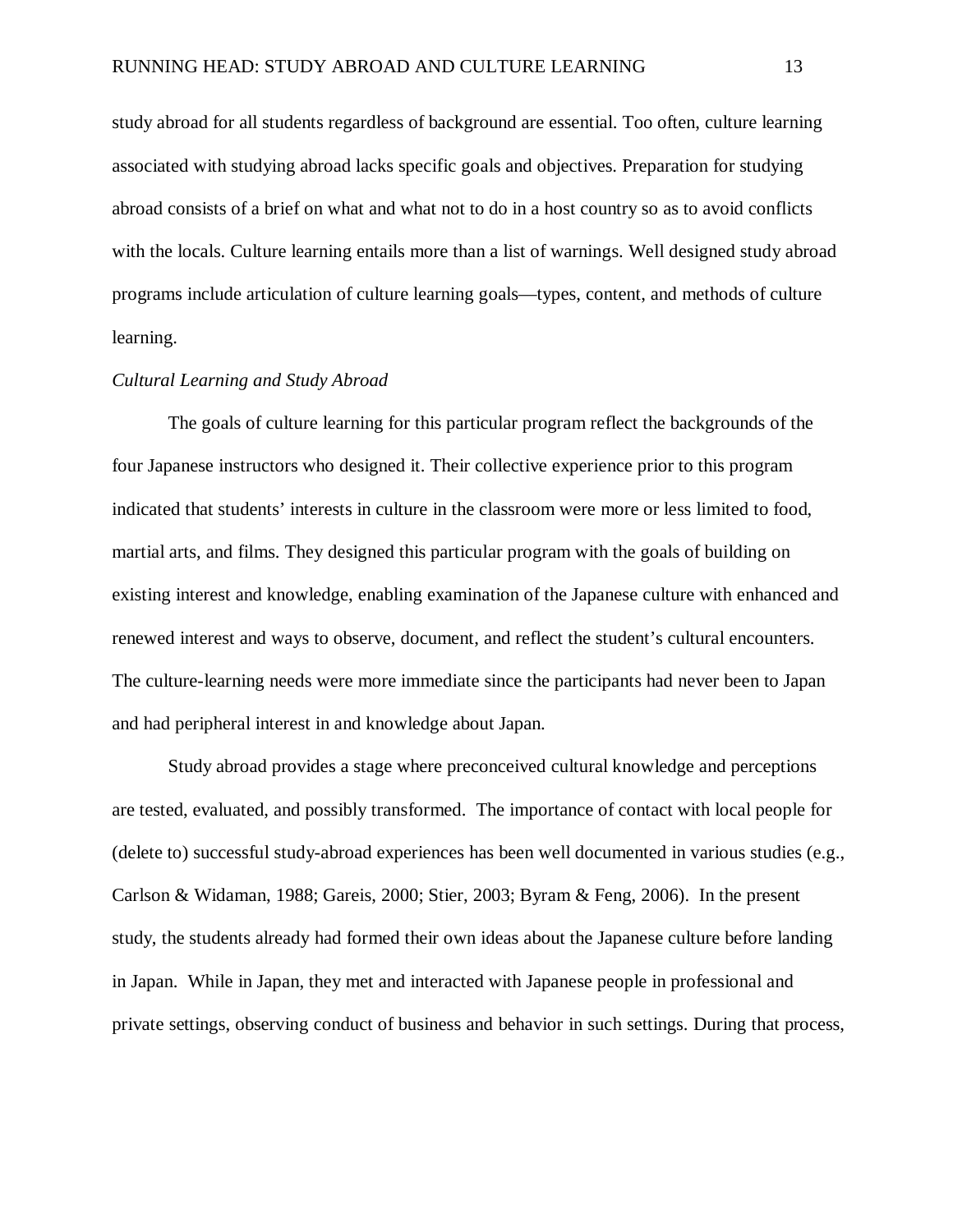the students came to understand Japan with more a thoughtful outlook toward the Japanese culture.

Byram and Feng (2006) state that bonds between strangers (i.e. students) and natives (i.e. hosts) forged by meaningful and sustained contact facilitate the overall adjustment of the former. The overall adjustment of students in the present study included realization that they themselves are products of their own culture. They began to compare Japan and America when commenting on Japanese culture. The students might have felt the need to explain their own cultural peculiarities—values, beliefs, and world-view—and relate them to concrete examples of practices in their own culture. After all, they were being observed, tested, and evaluated as products of American culture in the eyes of Japanese people.

From start to finish of this study abroad program, we saw a progression of culture learning—increased cultural knowledge of the host country leading to enhanced cultural understanding, leading in turn to *inter*cultural understanding, understanding of two cultures. Students are generally unable to articulate why they behave in a certain ways because they have never considered the values or assumptions behind their actions, or even realize that such exist. Study abroad gives students an opportunity to examine their own home culture and themselves as products of their own culture. Culture learning involves asking why. Why do people in a given culture tend to behave according to certain patterns, why in common life circumstances do people in one culture react in some ways and people in another culture react in other ways? Learning a culture entails understanding the values and beliefs that explain all these, a highly abstract and analytical process (Damen, 2003; Tang, 2006).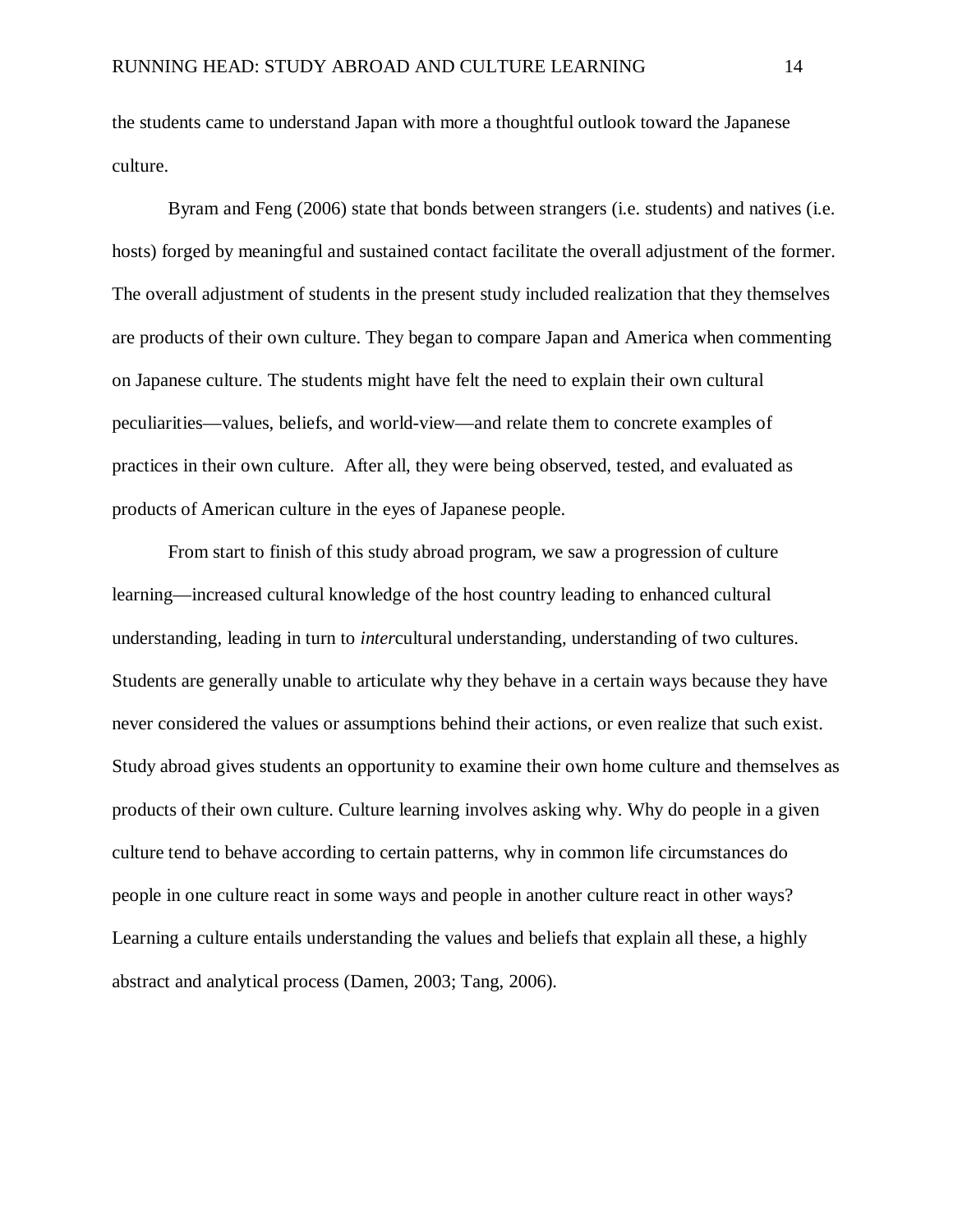## *Critical Thinking and Study Abroad*

Study abroad provides abundant opportunities for students to observe how people and society function in personal, professional, and social settings. It is quite understandable that the students in the present study showed a marked gain in knowledge associated with the *practice* aspect of the Japanese culture. However, as discussed earlier, culture consists not only of complexes of concrete behavior patterns—customs, traditions, and habits. Rather, culture is a set of rules or recipes governing behavior in a given culture. Behavior is a concrete expression of unspoken values, beliefs, and world-views shared by the people of a culture. Relating cultural goals to language studies, for example, students learn not only how to communicate according to linguistic and behavioral protocols of a given society but also have a solid understanding of cultural meanings of the protocols learned and rehearsed in the classroom (Tang, 2006).

Culture learning involves more than learning survival skills to travel in foreign countries or learning functional skills to enter a global labor force. More importantly, culture learning contributes to the development of critical thinking skills. Students learn to recognize cultural differences, explain them, predict how such differences are likely to apply in a given situation, and manifest an attitude important for making one acceptable in the foreign society (Schulz, 2007). In the present study, the students started explaining some aspects of Japanese cultural practices from the standpoint of Japanese cultural perspectives.

## *Cognitive and Affective Outcomes of Culture Learning*

The ultimate goal of culture study is culturally informed students with sound knowledge, able to make informed judgments about another culture. However, culture learning goals could be stated in many different ways according to the definitions or visions of culture learning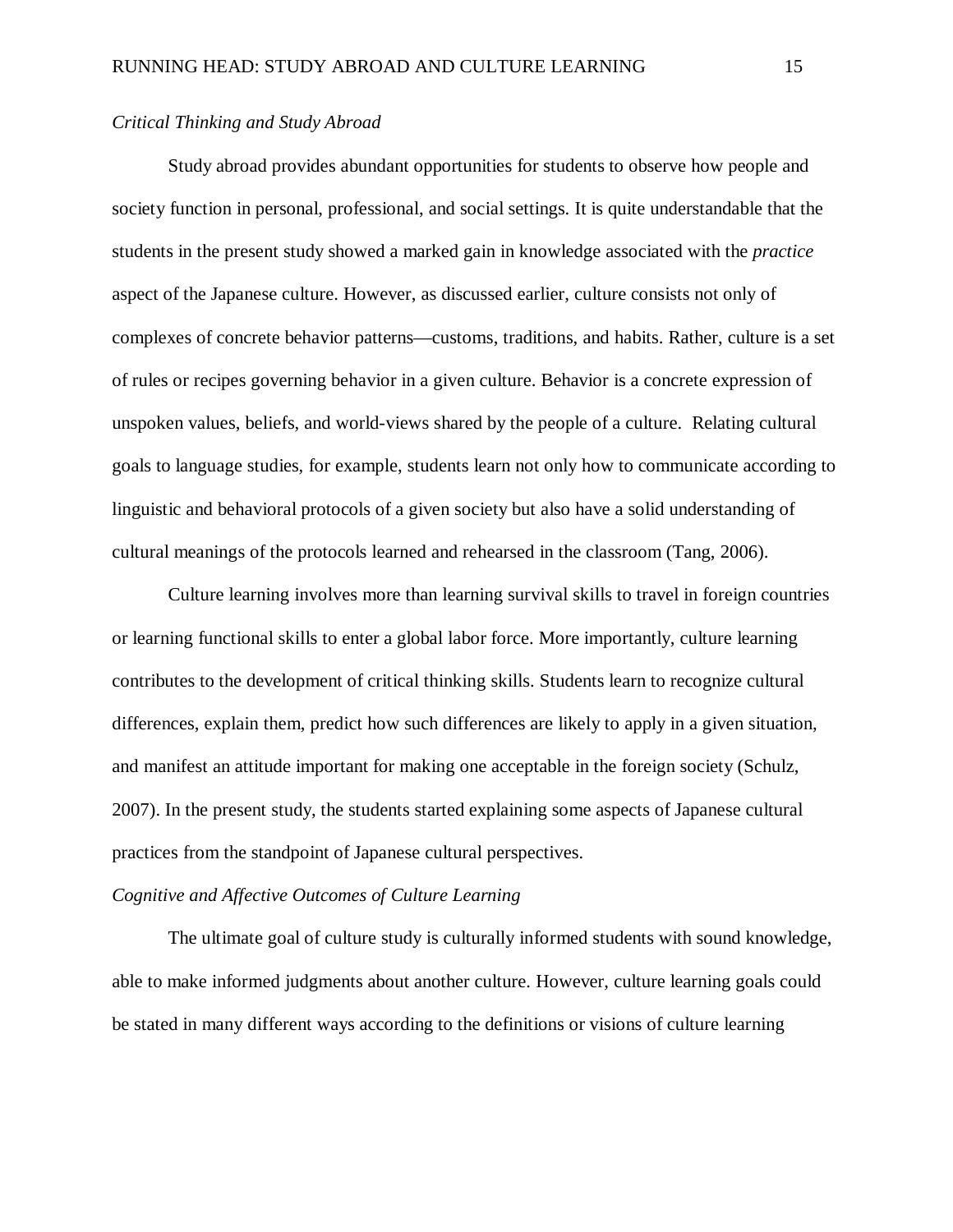espoused by different instructors. In this study, we focused on increasing cultural knowledge about Japan and changes in students' perceptions of Japan.

Cognitive and affective outcomes of learning are often discussed separately. Some schools of thought (e.g., Lafayette & Schulz, 1997) even dismiss affective goals, that is, attitudinal changes, as plausible learning outcomes of culture study. One may argue that attitudes are learned from learners' society, communities, and homes and that schools cannot and should not be accountable for what they have no control over. However, we believe that cultural learning naturally involves both intellect and affect, both thoughts and feelings (Moran, 2001). The students in the present study changed their perceptions about Japan as they gained more cultural knowledge. When commenting on the Japanese culture, they were mindful of social and cultural constraints placed upon Japanese people. Intellectual and attitudinal outcomes are thus connected and interdependent. However, we do not believe that change need be always geared toward a positive direction. Students' images or perceptions of another culture, positive or negative, should be duly verified based on sound knowledge, keen observation, and informed judgment. For some students, emotional attitudes toward a culture over time follow a "U-curve," with initial excitement and jubilation followed by steady disappointment and then again by a gradual rise (Seelye, 1993). Cultural knowledge enables students to examine life under different ground rules. Culturally informed students can recognize and explain cultural phenomena, withholding judgment even when facing differences seemingly counter to their own cultural beliefs and showing thoughtful attitudes toward them. In the present study, the students revealed more thoughtful attitudes, both positive and negative, after the trip.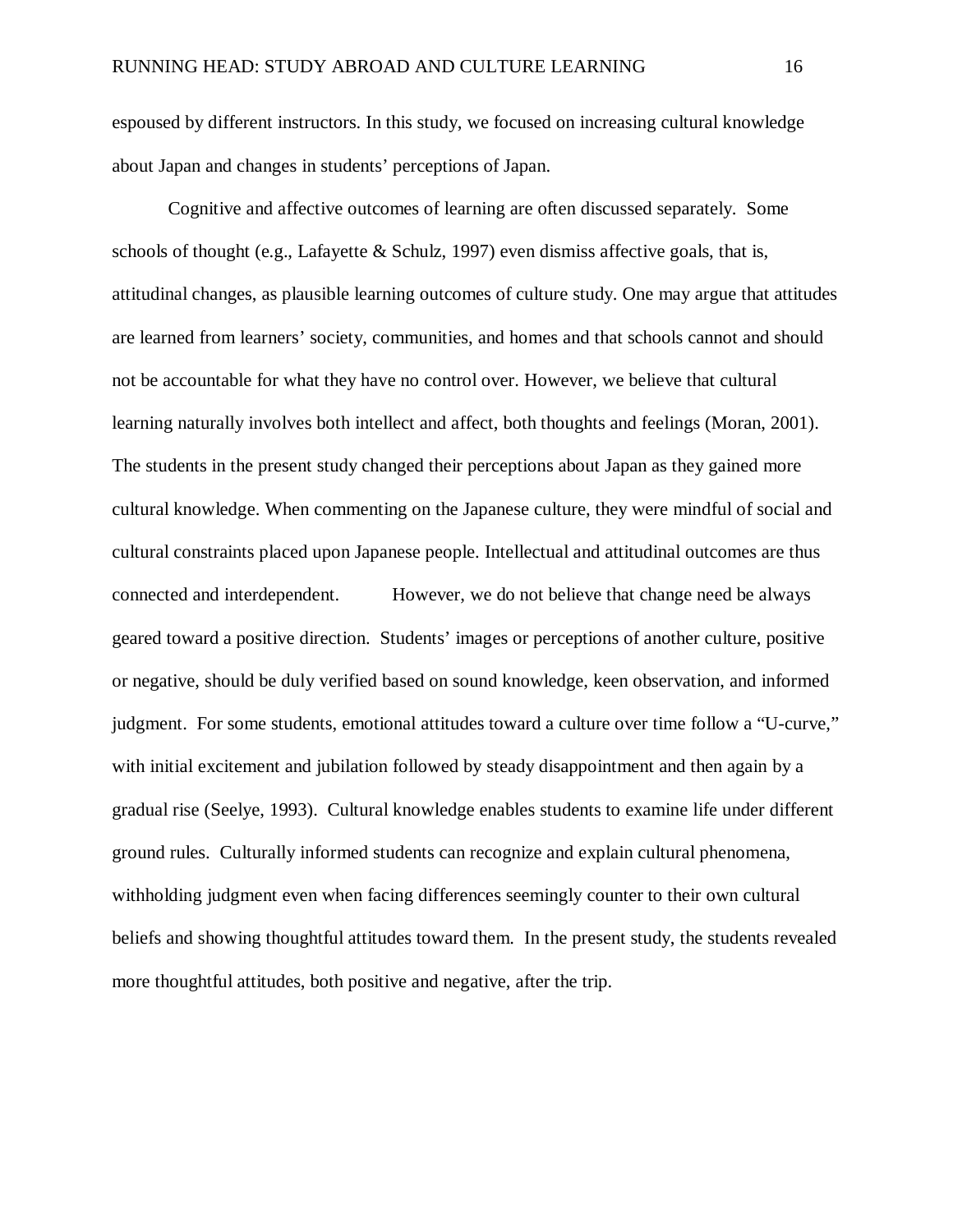## **Conclusion**

The students in the present study had no Japanese language background except for rudimentary conversational skills taught in the seminar before the trip. They did not have the language skills required to express, exchange, and discuss topics of interest with the Japanese people. This may explain why their cultural knowledge and understanding remained primarily concerned with the *practice* aspect of the Japanese culture. We designed our culture survey to capture students' cultural knowledge and perceptions about Japan before and after their study abroad. The cultural framework of the National Standards (1999) provided helpful guidelines to identify the types of cultural knowledge necessary to understand culture learning in its scope and complexity. Whether the survey questions were adequate to capture the scope and complexity of students' cultural knowledge and perceptions remains an open question. We are currently planning a new study to include students' photo journals kept during the trip and discussions conducted before and after the trip in addition to the pre- and post-surveys. Computer software is useful for handling a large bulk of data. However, the most challenging part of the data analysis may be developing a cultural-lexicon coding scheme that can be replicated across raters, time, and study. We will continue to develop our coding handbook with refinement and modification in the future. Culture being a learning objective of great interest and importance today, the development of a viable cultural-lexicon coding handbook might be of interest to many researchers in the field.

## References

Byram, M. & Feng, A. (Eds.) (2006). *Living and Studying Abroad: Research and Practice*. Clevedon, England: Multilingual Matters Ltd.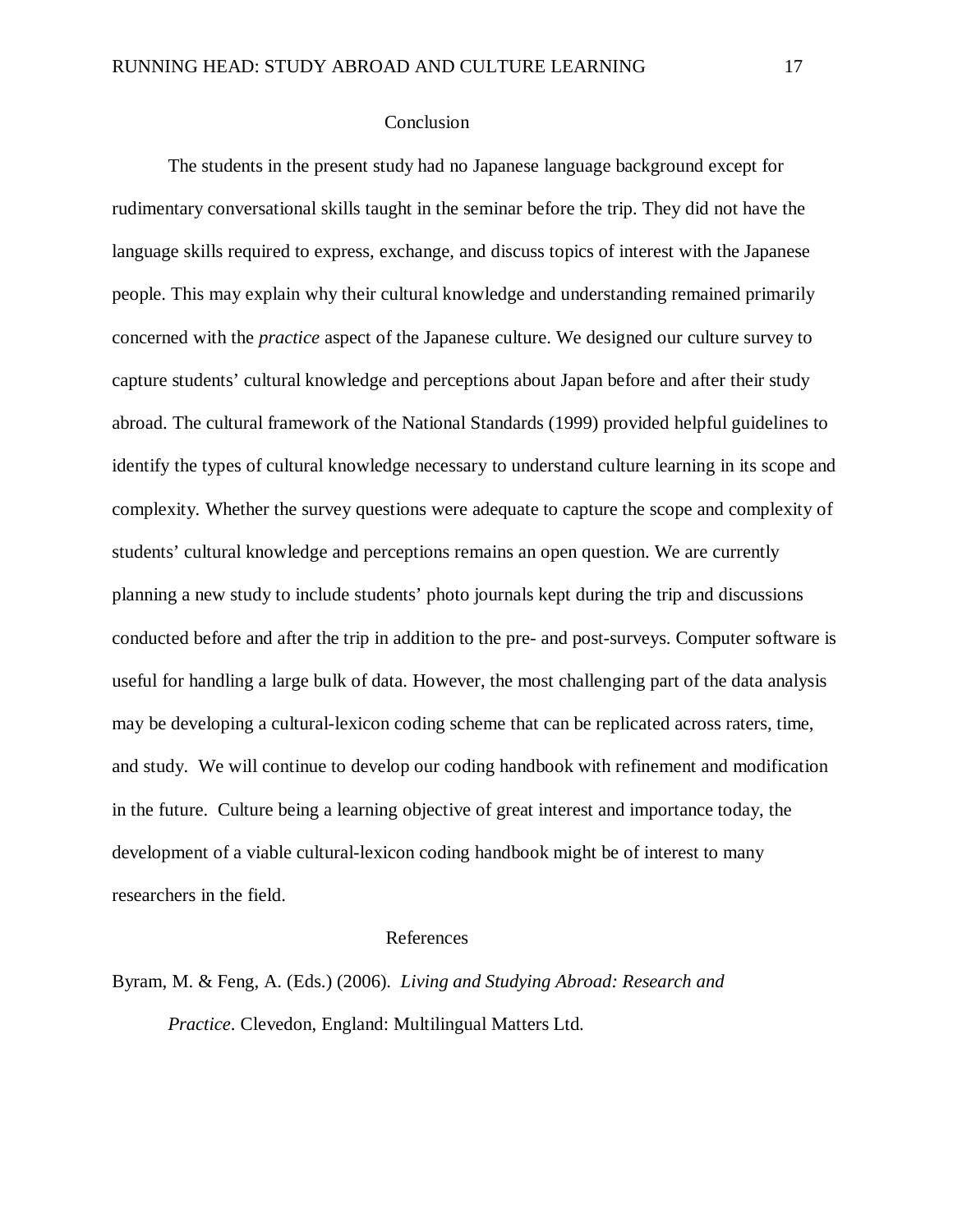- Carlson, J. S. & Widaman, K. F. (1988). The effects of study abroad during college on attitudes toward other cultures. *International Journal of Intercultural Relations*, 12, 1-18.
- Damen, Louise (2003). Closing the language and culture gap: An intercultural communication perspective. In Lange & Paige (Eds.), *Culture as the core* (pp. 71-88). Greenwich, Connecticut: Information Age Publishing.
- Downe-Wamboldt, B (1992). Content analysis: Method, applications, and issues. *Health Care for Women International*, 13, 313-321.
- Elo, S & Kyngas, H (2007). The qualitative content analysis process. *Journal of Advanced Nursing*, 62 (1), 107-115.
- Gareis, E. (2000). Intercultural friendship: Five case studies of German students in the USA. *Journal of Intercultural Studies*, 4, 67-91.
- Kinginger, C. & Belz, J. (2008). Histories of engagement and sociolinguistic awareness in study abroad: Colloquial French. In L. Ortega, H. Byrnes (Eds.), *The longitudinal study of advanced L2 capacities* (pp. 223-246). Mahwah, NJ: Lawrence Erlbaum.
- Lafayette, R.C., Schulz, R. A. (1997). Evaluating cultural learnings. In P.R. Heusinkveld (Ed.), *Pathways to culture* (pp. 577-593). Yarmouth, ME: Intercultural Press.
- Lantolf, J. P. & Tome, S. L. (2006). *Sociocultural Theory and the Genesis of Second Language Development*. London: Oxford University Press.
- Lantolf, J. P. (2004). Sociocultural theory and second and foreign language learning. An overview of sociocultural theory. In K. van Esch O. St. John (Eds), New insights into foreign language learning and teaching, (pp. 13-34). Frankfurt: Peter Lang Verlag.
- National Standards in Foreign Language Education Project. (1999). *Standards for foreign language learning in the 21<sup>st</sup> century.* Yonkers, NY: The National Standards Project.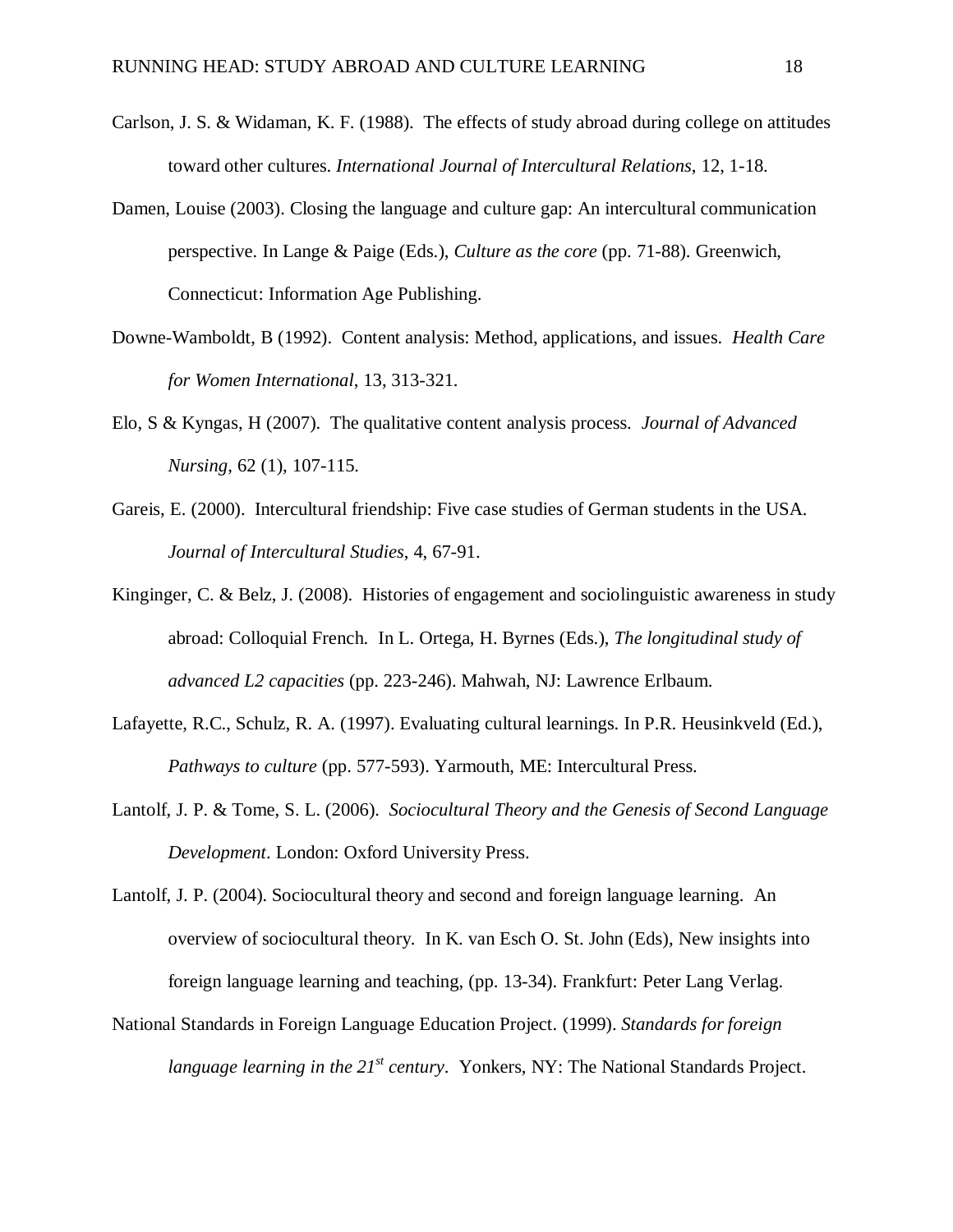- Moran, P.R. (2001).*Teaching Culture: Perspectives in Practice*. Canada: Heinle & Heinle.
- Muhr, T. (2004). ATLAS. Ti 5.0. Berlin, Germany: Scientific Software Development.
- Paige, R.M., Cohen, A.D., Kappler, B., Chi, J.C., & Lassegard, J.P. (2002). Maximizing Study Abroad: A Studnets' Guide to Strategies for Language and Culture Learning and Use. Minneapolis, MN: University of Minnesota.
- Schultz, R. (2007). The challenge of assessing cultural understanding in the context of foreign language instruction. *Foreign Language Annals*, 40(1), pp. 9-22.
- Seelye, H.N. (1993). *Teaching Culture: Strategies for Intercultural Communication*. Lincolnwood, Chicago: National Textbook Company.
- Shaw, E. (2006). *(De)coding Content: Code Scheme Development in Content Analysis*. Paper presented at the Annual Meeting of the American Political Science Association, September 3, 2006.
- Stier, J. (2003). Internationalisation, ethnic diversity and the acquisition of intercultural competencies. *Intercultural Education*, 14 (1), 77-91.
- Tang, Y. (2006). Beyond behavior: Goals of cultural learning in the second language classroom. *The Modern Language Journal*, 90 (1), pp. 86-99.
- Vande Berg, Michael (2007). Intervention in the learning of U.S. students abroad. Journal of Studies in International Education, 11(3/4), pp. 392-399.
- Wetsch, J. (2002). *Voices of Collective Remembering*. New York: Cambridge University Press.